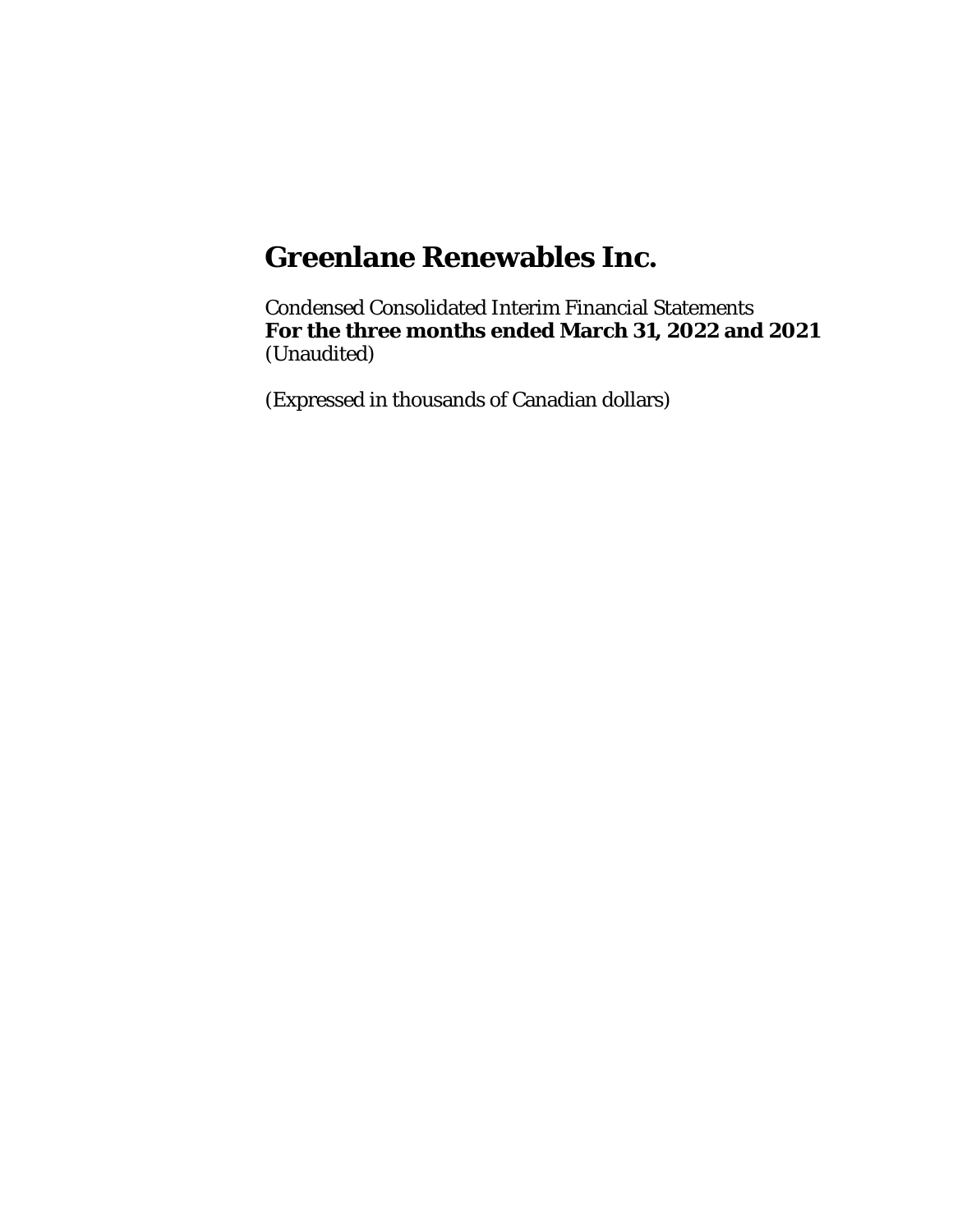# Condensed Consolidated Statements of Financial Position

(Unaudited)

(Expressed in thousands of Canadian dollars)

|                                                |                  | March 31,<br>2022 | December 31,<br>2021 |
|------------------------------------------------|------------------|-------------------|----------------------|
|                                                | <b>Notes</b>     | s                 | S                    |
| <b>Assets</b>                                  |                  |                   |                      |
| <b>Current assets</b>                          |                  |                   |                      |
| Cash and cash equivalents                      |                  | 23,125            | 31,471               |
| <b>Restricted cash</b>                         |                  | 1,567             | 1,655                |
| <b>Accounts receivable</b>                     |                  | 11,047            | 16,096               |
| Inventory                                      |                  | 877               | 785                  |
| Prepaid expenses and other assets              |                  | 1,725             | 1,242                |
| <b>Contract assets</b>                         | $\mathbf 5$      | 16,852            | 9,837                |
|                                                |                  | 55,193            | 61,086               |
| <b>Deferred tax assets</b>                     |                  | 111               | 111                  |
| <b>Property and equipment</b>                  |                  | 1,865             | 688                  |
| <b>Intangible assets</b>                       |                  | 10,554            | 6,496                |
| Goodwill                                       |                  | 17,223            | 10,405               |
|                                                |                  | 84,946            | 78,786               |
| <b>Liabilities</b>                             |                  |                   |                      |
| <b>Current liabilities</b>                     |                  |                   |                      |
| Accounts payable and accrued liabilities       |                  | 21,301            | 20,148               |
| <b>Contract liabilities</b>                    | $\bf 5$          | 2,714             | 1,446                |
| Deferred consideration - share issuance        | 4                | 1,429             |                      |
| Lease liability, current portion               |                  | 312               | 242                  |
| Warranty liability, current portion            |                  | 260               | 102                  |
|                                                |                  | 26,016            | 21,938               |
| Deferred consideration - contingent earn-out   | 4                | 1,527             |                      |
| Lease liability, non-current portion           |                  | 1,096             | 217                  |
| <b>Warranty liability, non-current portion</b> |                  | 145               | 150                  |
| <b>Deferred tax liabilities</b>                | 4                | 1,290             |                      |
|                                                |                  | 30,074            | 22,305               |
| <b>Shareholders' Equity</b>                    |                  |                   |                      |
| <b>Share capital</b>                           | $\boldsymbol{6}$ | 64,076            | 64,074               |
| <b>Contributed surplus</b>                     |                  | 2,944             | 2,395                |
| Accumulated other comprehensive income         |                  | 170               | 179                  |
| <b>Deficit</b>                                 |                  | (12, 318)         | (10, 167)            |
|                                                |                  | 54,872            | 56,481               |
|                                                |                  | 84,946            | 78,786               |

# **Approved by the Board of Directors and authorized for issue on May 12, 2022**

*"Wade Nesmith"* Director *"David Blaiklock"* Director

The accompanying notes are an integral part of these condensed consolidated interim financial statements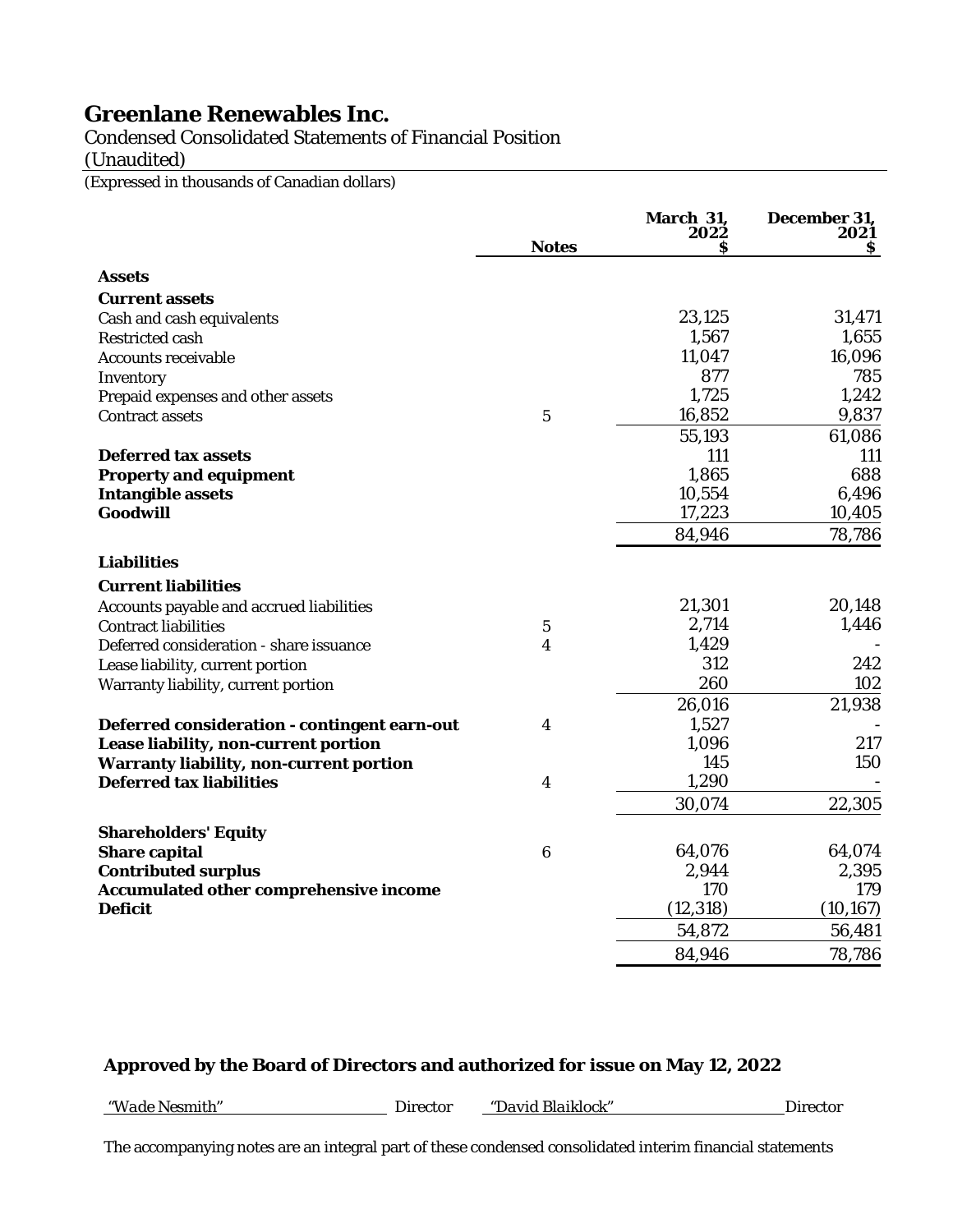Condensed Consolidated Statements of Operations and Comprehensive Loss For the three months ended March 31, 2022 and 2021 (Unaudited)

(Expressed in thousands of Canadian dollars except number of shares and per share amounts)

|                                                         | <b>Three months</b><br>ended March<br>31, 2022 | <b>Three months</b><br>ended March<br>31, 2021 |
|---------------------------------------------------------|------------------------------------------------|------------------------------------------------|
|                                                         | s                                              | s                                              |
| Revenue                                                 | 16,273                                         | 12,205                                         |
| Cost of goods sold, excluding amortization              | (12, 252)                                      | (8,921)                                        |
|                                                         | 4,021                                          | 3,284                                          |
| Amortization                                            | (469)                                          | (314)                                          |
| <b>Gross profit</b>                                     | 3,552                                          | 2,970                                          |
| Depreciation                                            | (148)                                          | (76)                                           |
| <b>General and administration</b>                       | (3, 358)                                       | (2, 325)                                       |
| <b>Research and development</b>                         | (290)                                          | (85)                                           |
| Sales and marketing                                     | (343)                                          | (270)                                          |
| Share-based compensation                                | (550)                                          | (175)                                          |
| <b>Strategic initiatives</b>                            | (321)                                          |                                                |
| <b>Operating (loss) income</b>                          | (1, 458)                                       | 39                                             |
| Other income (expenses):                                |                                                |                                                |
| <b>Finance expense</b>                                  | (25)                                           | (59)                                           |
| <b>Finance income</b>                                   | 24                                             |                                                |
| Other income                                            |                                                | 209                                            |
| Foreign exchange loss                                   | (692)                                          | (419)                                          |
| <b>Net loss</b>                                         | (2, 151)                                       | (230)                                          |
| <b>Other comprehensive loss</b>                         |                                                |                                                |
| Item that may be subsequently reclassified to net loss: |                                                |                                                |
| Foreign currency translation adjustment                 | (9)                                            | 119                                            |
| <b>Total comprehensive loss</b>                         | (2,160)                                        | (111)                                          |
| Basic and diluted loss per share                        | (0.01)                                         | (0.00)                                         |
| Weighted average numbers of shares                      | 150,299,916                                    | 130,593,823                                    |

The accompanying notes are an integral part of these condensed consolidated interim financial statements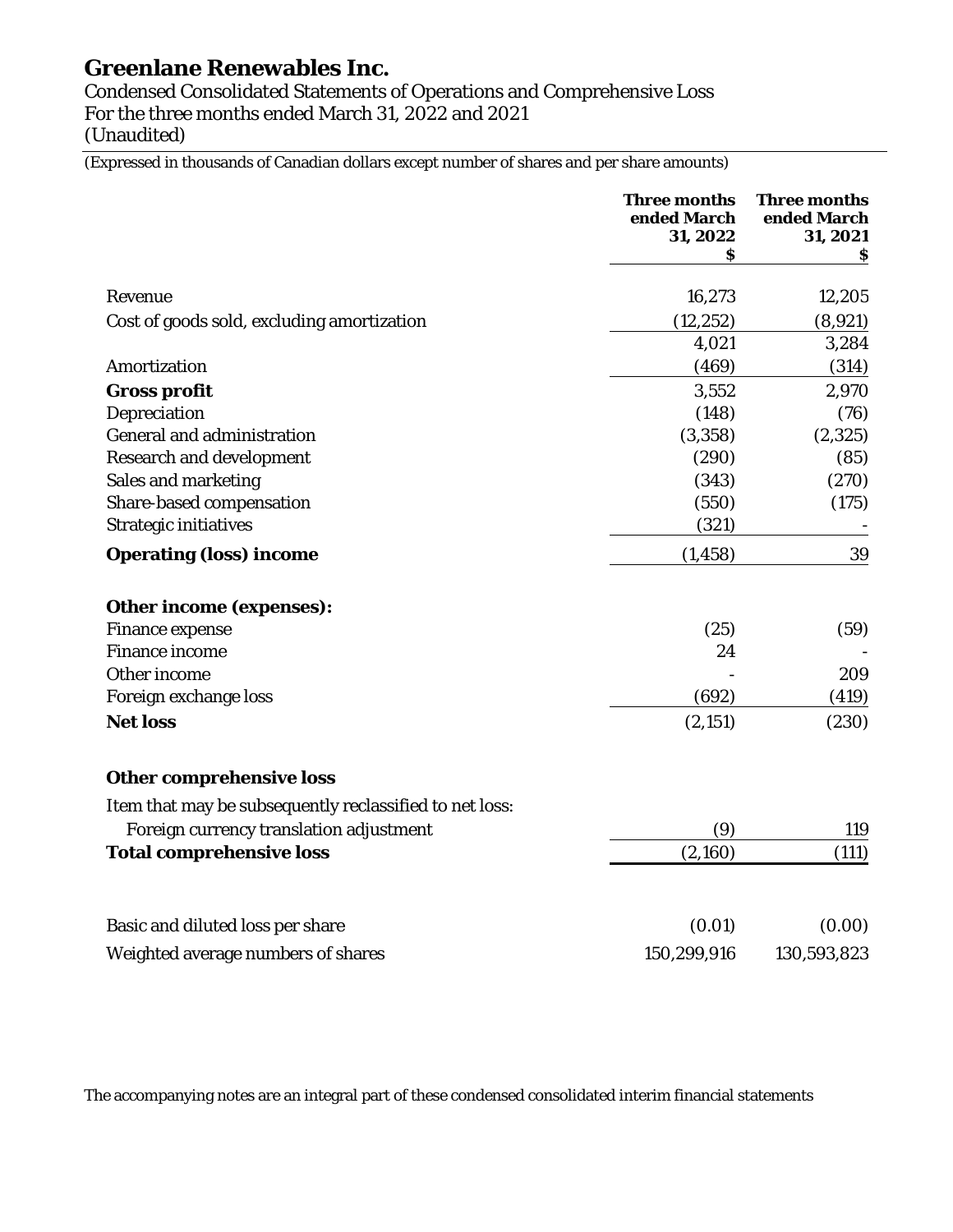Condensed Consolidated Statement of Changes in Equity For the three months ended March 31, 2022 and 2021

(Unaudited)

(Expressed in thousands of Canadian dollars, except for number of common shares)

|                                                 | <b>Share</b><br>capital<br>(number<br>of shares) | <b>Share</b><br>capital<br>Ŝ | <b>Contributed</b><br>surplus<br>S | <b>Accumulated</b><br>other<br>comprehensive<br>income (loss) | <b>Deficit</b><br>s | <b>Total</b><br>S |
|-------------------------------------------------|--------------------------------------------------|------------------------------|------------------------------------|---------------------------------------------------------------|---------------------|-------------------|
| <b>Balance, January 1, 2021</b>                 | 114,681,456                                      | 31,927                       | 1,547                              | 111                                                           | (7, 717)            | 25,868            |
| Share-based compensation<br>expense             |                                                  |                              | 175                                |                                                               |                     | 175               |
| <b>Warrants exercised</b>                       | 11,304,677                                       | 4,650                        | (501)                              |                                                               |                     | 4,149             |
| <b>Options exercised</b>                        | 696,983                                          | 395                          | (109)                              |                                                               |                     | 286               |
| <b>Shares</b> issued                            | 12,190,000                                       | 26,452                       |                                    |                                                               |                     | 26,452            |
| Share issuance costs                            |                                                  | (2,836)                      |                                    |                                                               |                     | (2,836)           |
| <b>Agent warrants issued</b>                    |                                                  |                              | 829                                |                                                               |                     | 829               |
| <b>Currency translation</b><br>adjustment       |                                                  |                              |                                    | 119                                                           |                     | 119               |
| Net loss for the period                         |                                                  |                              |                                    |                                                               | (230)               | (230)             |
| <b>Balance, March 31, 2021</b>                  | 138,873,116                                      | 60,588                       | 1,941                              | 230                                                           | (7, 947)            | 54,812            |
| <b>Balance, January 1, 2022</b>                 | 150,293,991                                      | 64,074                       | 2,395                              | 179                                                           | (10, 167)           | 56,481            |
| Share-based compensation<br>expense             |                                                  |                              | 550                                |                                                               |                     | 550               |
| Options and restricted share<br>units exercised | 6,666                                            | $\boldsymbol{2}$             | (1)                                |                                                               |                     | $\mathbf{1}$      |
| <b>Currency translation</b><br>adjustment       |                                                  |                              |                                    | (9)                                                           |                     | (9)               |
| Net loss for the period                         |                                                  |                              |                                    |                                                               | (2, 151)            | (2, 151)          |
| <b>Balance, March 31, 2022</b>                  | 150,300,657                                      | 64,076                       | 2,944                              | 170                                                           | (12, 318)           | 54,872            |

The accompanying notes are an integral part of these condensed consolidated interim financial statements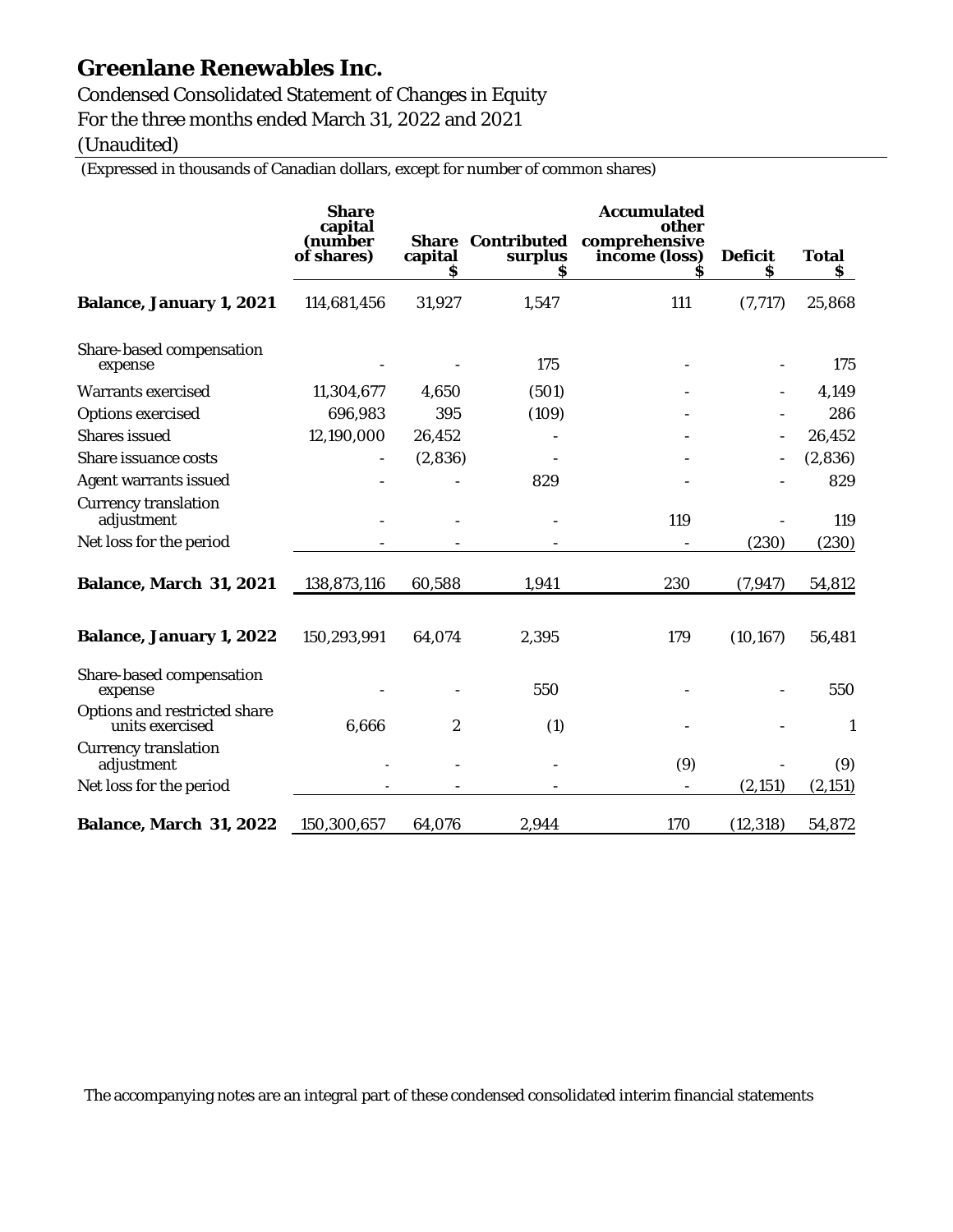Condensed Consolidated Interim Statements of Cash Flows For the three months ended March 31, 2022 and 2021 (Unaudited)

(Expressed in thousands of Canadian dollars)

|                                                            |             | <b>Three months</b><br>2022 | <b>Three months</b><br>ended March 31, ended March 31,<br>2021 |
|------------------------------------------------------------|-------------|-----------------------------|----------------------------------------------------------------|
|                                                            | <b>Note</b> | Ŝ                           | S.                                                             |
| Cash provided by (used in)                                 |             |                             |                                                                |
| <b>Operating activities</b>                                |             |                             |                                                                |
| Net loss for the period                                    |             | (2, 151)                    | (230)                                                          |
| Adjustments for non-cash items                             |             |                             |                                                                |
| Unrealised foreign exchange loss                           |             | 692                         | 419                                                            |
| Depreciation and amortization                              |             | 617                         | 390                                                            |
| Finance expense                                            |             | 25                          | 59                                                             |
| Share-based compensation                                   |             | 550                         | 175                                                            |
| Other income                                               |             |                             | (209)                                                          |
| <b>Finance income</b>                                      |             | (24)                        |                                                                |
|                                                            |             | (291)                       | 604                                                            |
| Other adjustments                                          |             |                             |                                                                |
| Changes in current assets                                  |             | 5,419                       | (2,882)                                                        |
| Changes in current liabilities                             |             | (688)                       | 4,575                                                          |
| Changes in contract assets and liabilities                 |             | (5, 833)                    | (4,025)                                                        |
| Changes in restricted cash                                 |             | 88                          |                                                                |
| Interest paid on leases                                    |             | (25)                        | (11)                                                           |
| <b>Cash used in operating activities</b>                   |             | (1, 330)                    | (1,739)                                                        |
| <b>Investing activities</b>                                |             |                             |                                                                |
| Cash consideration paid for Airdep, net of cash acquired   | 4           | (6, 887)                    |                                                                |
| Purchase of property and equipment                         |             | (68)                        | (20)                                                           |
| <b>Cash used in investing activities</b>                   |             | (6,955)                     | (20)                                                           |
| <b>Financing activities</b>                                |             |                             |                                                                |
| Proceeds from issuance of shares and warrants              |             |                             | 26,452                                                         |
| Share issuance costs                                       |             |                             | (1,996)                                                        |
| Proceeds from options, restricted share units and warrants |             | 1                           | 4,431                                                          |
| Payments on promissory note                                |             |                             | (6,041)                                                        |
| <b>Interest received</b>                                   |             | 24                          |                                                                |
| Lease payments                                             |             | (86)                        | (73)                                                           |
| Cash (used in) generated by financing activities           |             | (61)                        | 22,773                                                         |
| (Decrease) / increase in cash and cash equivalents         |             | (8, 346)                    | 21,014                                                         |
| Cash and cash equivalents - Beginning of period            |             | 31,471                      | 16,442                                                         |
| Cash and cash equivalents - End of period                  |             | 23,125                      | 37,456                                                         |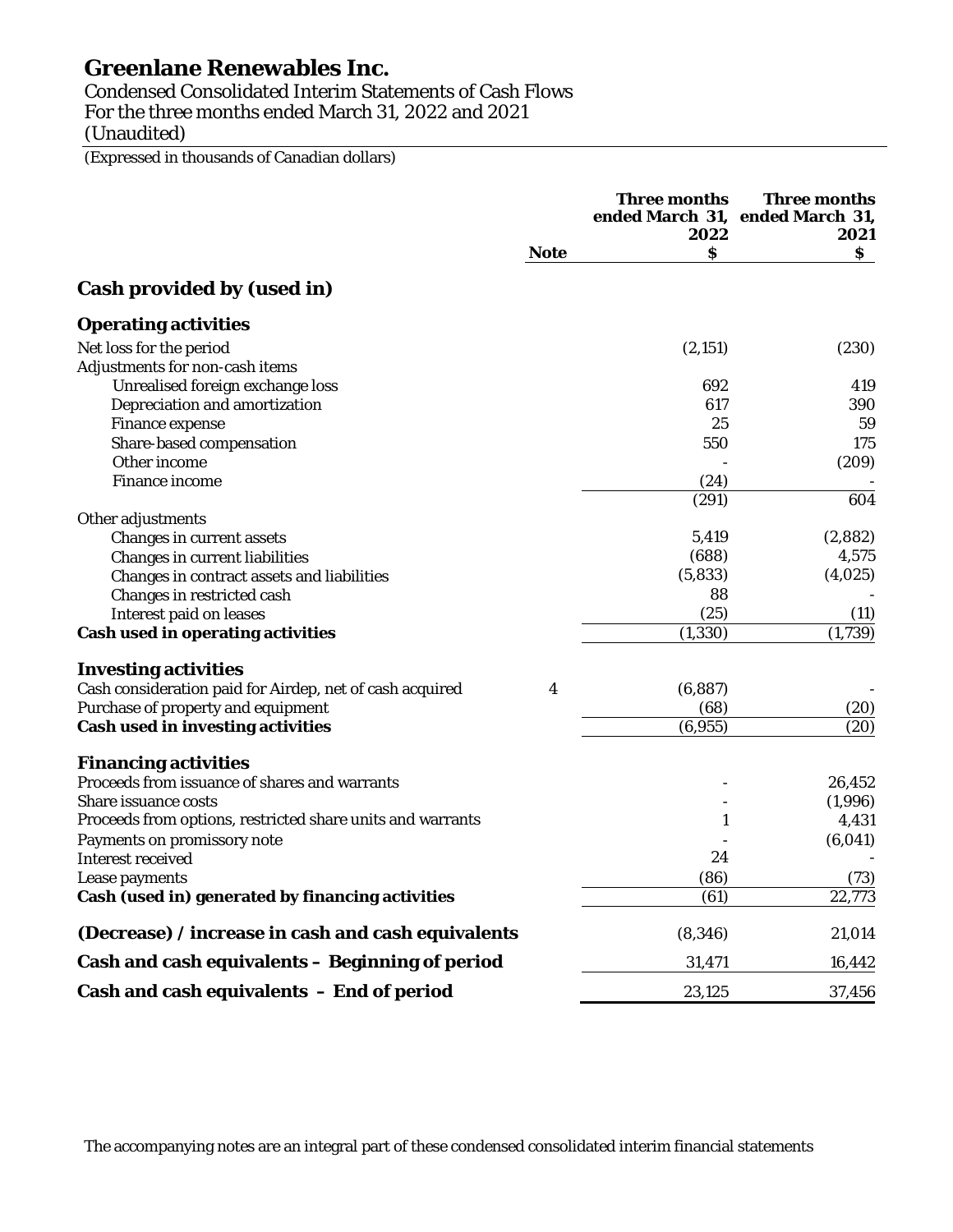Notes to Condensed Consolidated Interim Financial Statements For the three months ended March 31, 2022 and 2021 (Unaudited)

# **(tables in thousands of Canadian dollars, except per share amounts)**

# **1 Nature of operations**

Greenlane Renewables Inc. ("Greenlane" or "the Company") was incorporated under the British Columbia Business Corporations Act on February 15, 2018. The Company's primary business is a provider of biogas upgrading systems. Its systems produce clean, renewable natural gas from organic-waste sources including landfills, wastewater treatment plants, dairy farms, and food waste, suitable for either injection into the natural gas grid or for direct use as vehicle fuel. The head office of the Company is located at 110-3605 Gilmore Way, Burnaby, BC, V5G 4X5 and its registered and records office is located at 1500-1055 West Georgia Street, Vancouver, BC, V6E 4N7.

# **2 Basis of presentation**

These condensed consolidated interim financial statements have been prepared in accordance with International Financial Reporting Standards (IFRS) applicable to the preparation of interim financial statements, including International Accounting Standard 34 Interim Financial Reporting and should be read in conjunction with the Company's most recent annual consolidated financial statements. These condensed consolidated interim financial statements follow the same accounting policies and methods of application as the Company's most recent annual consolidated financial statements.

These condensed consolidated interim financial statements have been prepared on a historical cost basis and are presented in Canadian dollars, which is also the Company's functional currency. These condensed consolidated interim financial statements were approved and authorized for issue by the Board of Directors on May 12, 2022. Certain of the comparative period figures, including the presentation of expense categories within the Statement of Operations and geographic areas within the segmented information note, have been reclassified to conform to the current period's presentation for more relevant information.

### **3 Key sources of estimation uncertainty**

The preparation of the condensed consolidated interim financial statements in conformity with IFRS requires the Company's management to make judgments, estimates and assumptions that affect the application of accounting policies and reported amounts of assets, liabilities, revenues and expenses. Actual results may differ from these estimates. Estimates and underlying assumptions are reviewed on an ongoing basis. Revisions to accounting estimates are recognized in the period in which the estimate is revised and in any future periods affected. The judgements made by management in applying the Company's accounting policies and key sources of estimation uncertainty remain consistent with those reported in the December 31, 2021 annual audited financial statements; however following the acquisition of Airdep S.R.L. ("Airdep", see note 4 below), they also include estimates relating to the fair value of assets acquired and liabilities assumed and valuation of deferred consideration.

# <span id="page-5-0"></span>**4 Business acquisition**

On February 1, 2022, the Company acquired 100% of the outstanding shares of Airdep, a provider of biogas desulfurization and air deodorization products based in Vicenza, Italy (the "Acquisition"). The Acquisition has been accounted for as a business combination using the acquisition method and the business has been consolidated from the date of Acquisition.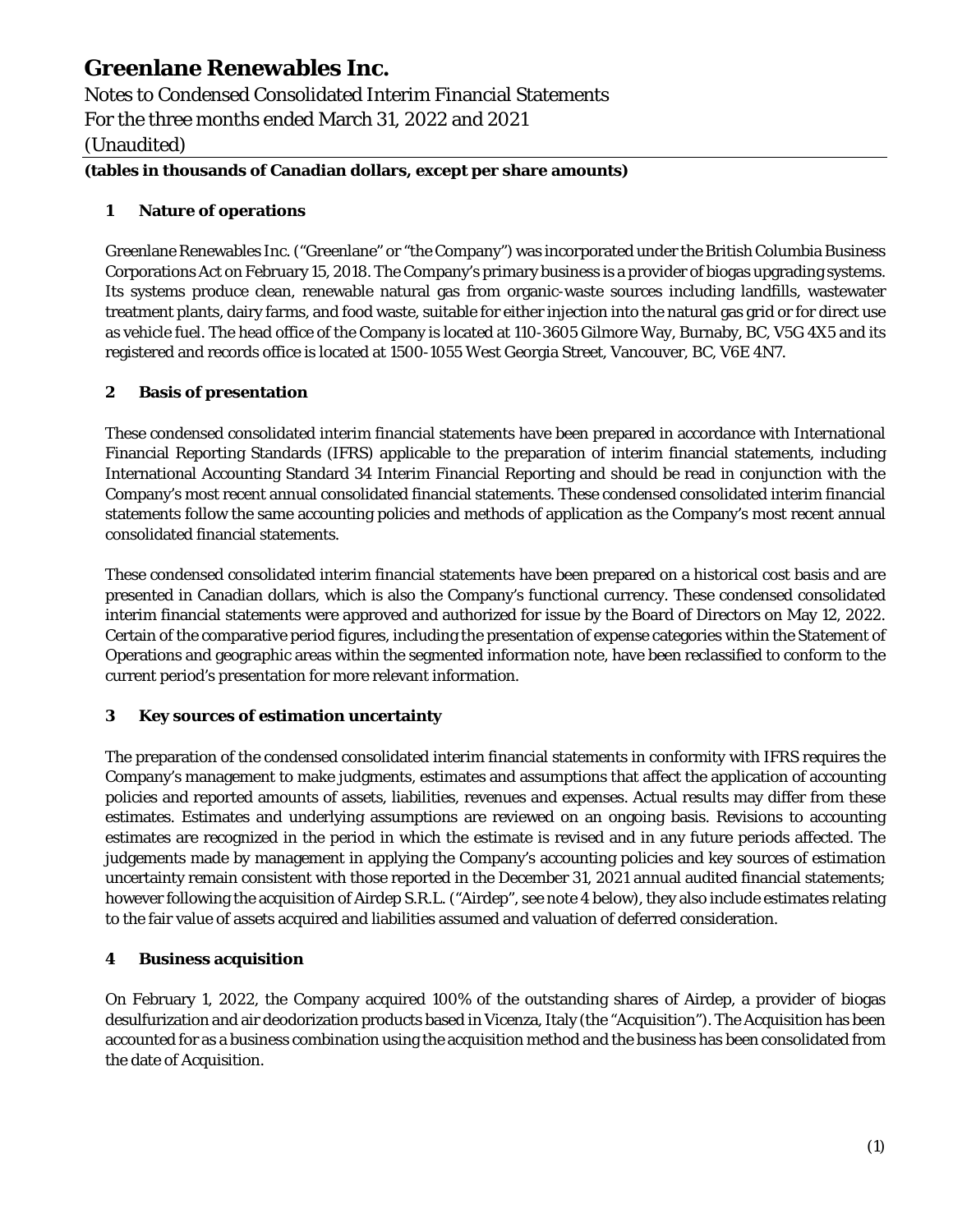# Notes to Condensed Consolidated Interim Financial Statements

For the three months ended March 31, 2022 and 2021

(Unaudited)

#### **(tables in thousands of Canadian dollars, except per share amounts)**

The consideration for the Acquisition was as follows:

|                                                       | €     |        |
|-------------------------------------------------------|-------|--------|
| Cash                                                  | 5.500 | 7,858  |
| Deferred consideration – shares issuance              | 1,000 | 1.429  |
| Deferred consideration – contingent earn-out          | 1,069 | 1,527  |
| Working capital adjustment and net financial position | 695   | 992    |
|                                                       | 8.264 | 11.806 |

The share consideration will be issuable in four equal tranches (€250,000) based on the 5-day volume-weighted average price prior to share issuance date, issued over the four quarters following closing on February 1, 2022. As the consideration will be settled within 12 months, no discounting was applied.

The contingent earn-out payment is payable in early 2025 based on the future financial performance of Airdep and will be payable in cash or a combination of cash or Company shares, at the Company's option, up to a maximum of €2.5 million. The fair value is based on a range of payout scenarios driven by the estimated future financial performance of Airdep and discounted at a rate of 0.5%. The discount rate was selected based on the corporate yield for industrial companies on February 1, 2022, rated BBB.

The working capital adjustment and net financial position are customary closing payments and are expected to be paid during the second quarter of 2022. The amount recorded represent management's estimate and is subject to change.

The preliminary allocation of the purchase price to the fair value of the assets acquired and liabilities assumed is as follows: **\$**

| Cash and cash equivalents                    | 971      |
|----------------------------------------------|----------|
| <b>Accounts receivables</b>                  | 1,326    |
| Other current assets                         | 96       |
| <b>Contract assets</b>                       | 65       |
| Inventory                                    | 192      |
| Property and equipment                       | 265      |
| Right of use asset                           | 1,051    |
| Intangible assets with a defined life        | 4,778    |
| Trade payables and other current liabilities | (1, 255) |
| <b>Contract liabilities</b>                  | (160)    |
| Deferred tax liability                       | (1,290)  |
| Lease liabilities                            | (1,051)  |
| Identifiable net assets of business acquired | 4,988    |
| Goodwill                                     | 6,818    |
|                                              | 11,806   |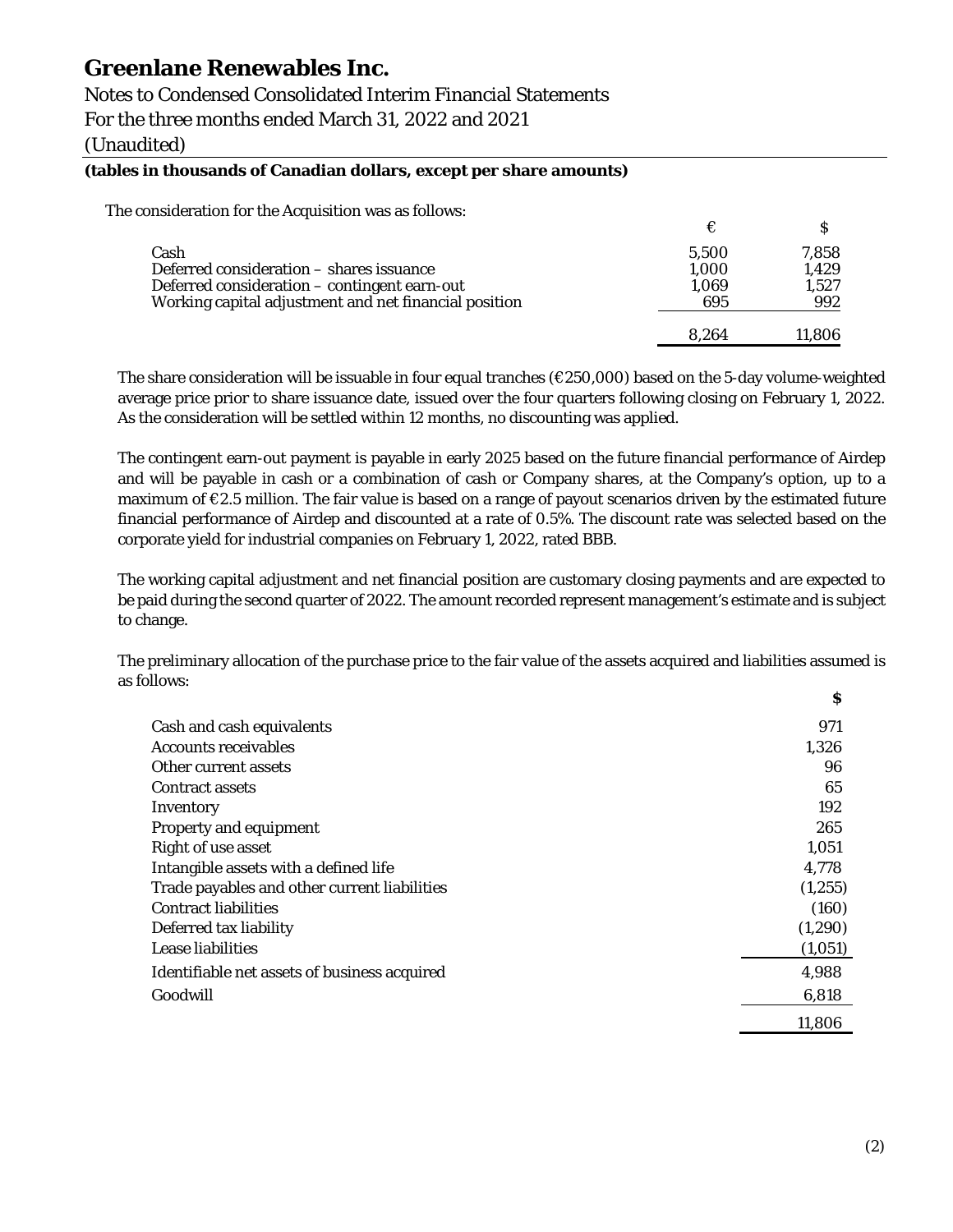Notes to Condensed Consolidated Interim Financial Statements For the three months ended March 31, 2022 and 2021

(Unaudited)

# **(tables in thousands of Canadian dollars, except per share amounts)**

Goodwill represents the excess of the cost of acquisition over the net identifiable tangible and intangible assets acquired and liabilities assumed at their acquisition-date fair values and represents the value attributable to management strength and experience of developing, selling and maintaining biogas desulfurization and air deodorization units. The fair value allocated to intangible assets is based on assumptions of management. The fair value of intangible assets acquired was calculated using level 3 unobservable inputs. The estimated fair value was calculated using an income approach, applying assumptions over the future expected cash flows arising from the intangible assets identified as revenue backlog and know-how. The intangible assets are amortized over a preliminary estimated life of 5 years.

Since the date of Acquisition, the Company has recognized \$0.9 million of revenue and \$0.2 million profit in the reported net loss and comprehensive loss related to Airdep. The pro-forma revenue and loss for the combined entity for the period ended March 31, 2022 assuming the Acquisition had occurred on January 1, 2022 is \$17.2 million and \$1.8 million, respectively.

# <span id="page-7-0"></span>**5 Contract balances**

|                             | <b>Balance at</b><br>2021 | <b>Balance</b><br>December 31, acquired from | Revenue<br><b>Airdep Recognized</b> | <b>Progress</b><br><b>Billings</b> | <b>Balance at</b><br>March 31,<br>2022 |
|-----------------------------|---------------------------|----------------------------------------------|-------------------------------------|------------------------------------|----------------------------------------|
|                             | s                         |                                              |                                     |                                    |                                        |
| <b>Contract Assets</b>      | 9.837                     | 65                                           | 14.040                              | (7.090)                            | 16,852                                 |
| <b>Contract Liabilities</b> | (1, 446)                  | (160)                                        | 1.030                               | (2, 138)                           | (2,714)                                |
|                             | 8.391                     | (95)                                         | 15.070                              | (9,228)                            | 14,138                                 |

The Company receives payments from customers based on the stage of completion of a contract. Contract assets relate to the Company's conditional right to consideration for the completed performance under the contract. Accounts receivable are recognized when the right to consideration becomes unconditional. Contract liabilities relate to stage payments that are received in advance of performance under the contract.

The revenue recognized during the quarter and the contract balances at March 31, 2022 primarily relate to nine projects.

# <span id="page-7-1"></span>**6 Share capital**

### **Common shares**

At March 31, 2022, the Company had unlimited authorized common shares without par value and 150,300,657 common shares issued and outstanding (December 31, 2021 – 150,293,991).

During the three months ended March 31, 2022, 6,666 options were exercised, and the fair value of \$831 was transferred from contributed surplus to share capital.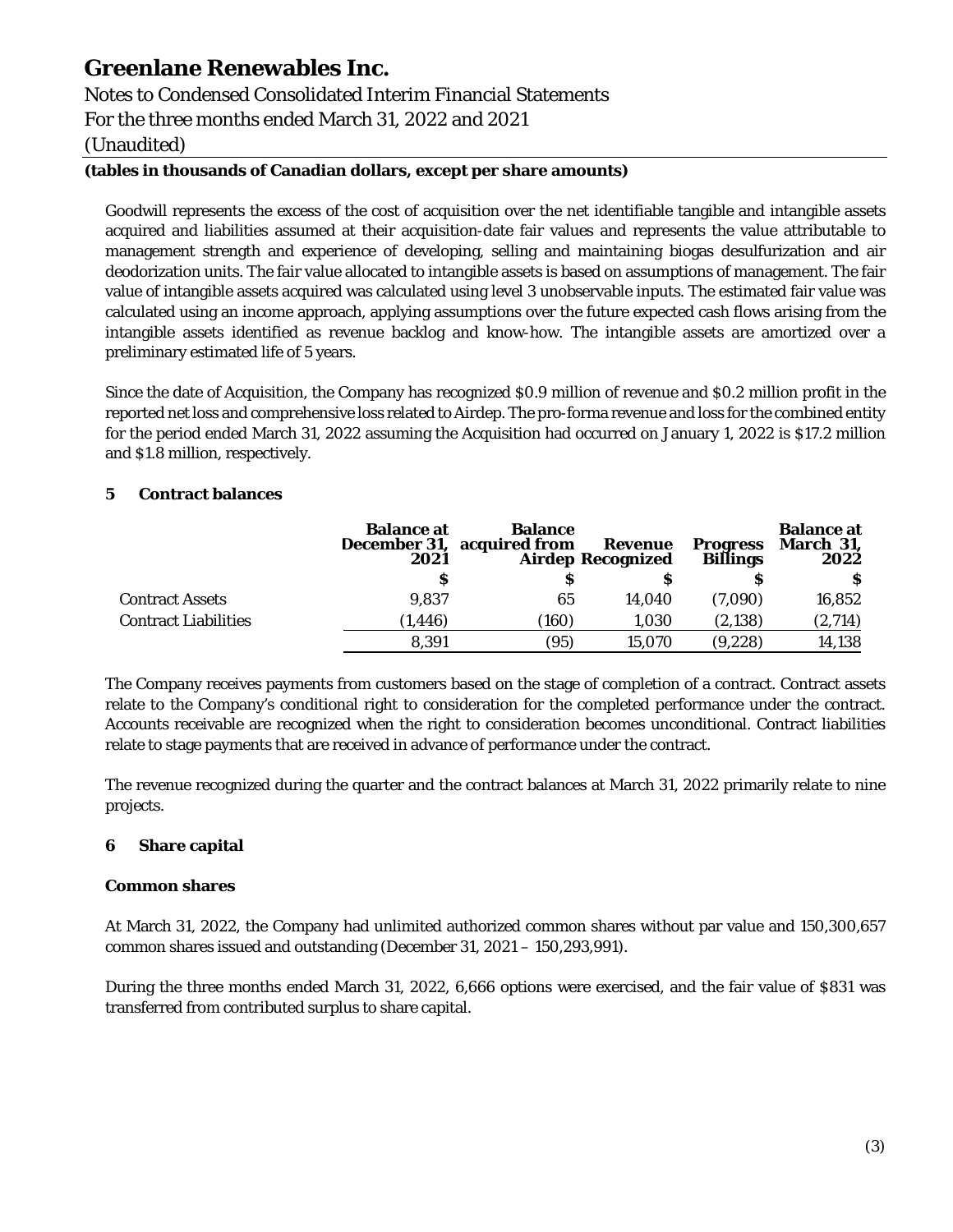Notes to Condensed Consolidated Interim Financial Statements For the three months ended March 31, 2022 and 2021 (Unaudited)

# **(tables in thousands of Canadian dollars, except per share amounts)**

### **Warrants outstanding**

At March 31, 2022, the Company had no warrants outstanding (December 31, 2021 – 694,830). On January 27, 2022, the outstanding warrants expired (valued at \$2.17) and the 694,830 unexercised warrants were cancelled.

### **Incentive Plans**

At March 31, 2022 stock options and restricted share units (RSUs) issued under the Company's omnibus incentive plan, legacy option plan and legacy RSU plan represented 6.4% of issued and outstanding common share capital.

### **Stock Options**

A summary of the Company's stock options outstanding, for the three months ended March 31, 2022 is as follows:

|                                 | <b>Number of</b><br>options | <b>Weighted average</b><br>exercise price |
|---------------------------------|-----------------------------|-------------------------------------------|
| <b>Balance, January 1, 2022</b> | 5,069,137                   | 0.54                                      |
| <b>Granted</b>                  | 2,507,779                   | 1.15                                      |
| Exercised                       | (6,666)                     | 0.20                                      |
| Forfeited                       | (25,000)                    | 1.72                                      |
| <b>Balance, March 31, 2022</b>  | 7,545,250                   | 0.74                                      |

At March 31, 2022, 3,269,334 options were exercisable (December 31, 2021 – 3,202,666).

The following table summarizes information about stock options outstanding as at March 31, 2022:

| <b>Exercise price</b> | <b>Number</b><br>outstanding | <b>Weighted average</b><br>remaining life in<br>years |
|-----------------------|------------------------------|-------------------------------------------------------|
| $$0.10 - $0.50$       | 3,985,001                    | 3.14                                                  |
| $$0.51 - $1.00$       | 75.000                       | 3.64                                                  |
| $$1.01 - $1.50$       | 2,507,779                    | 4.85                                                  |
| $$1.51 - $1.94$       | 977,470                      | 4.28                                                  |

There were two option grants during the three month period ended March 31, 2022. The fair value of the stock options issued were estimated using the Black-Scholes option pricing model with the following assumptions: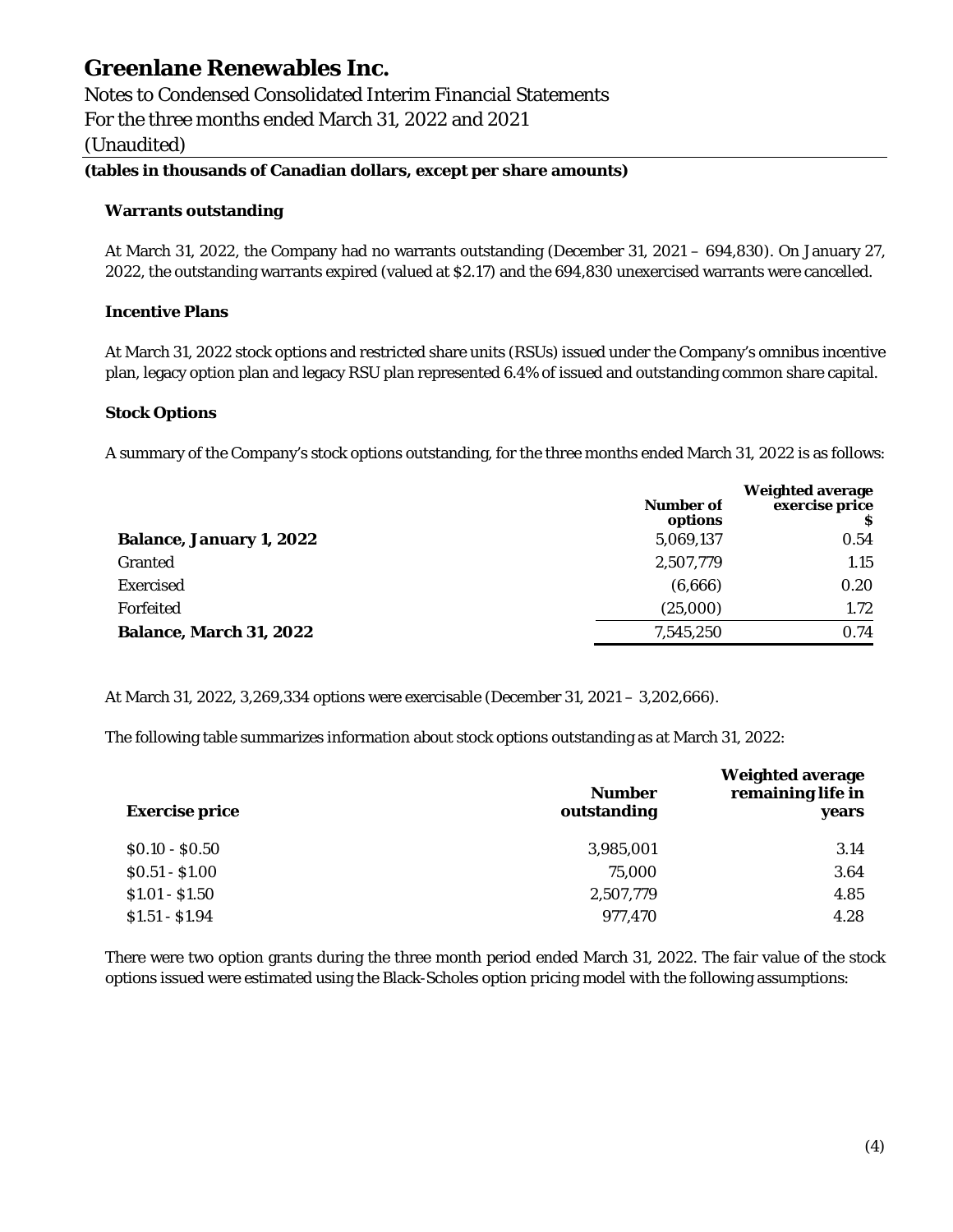Notes to Condensed Consolidated Interim Financial Statements For the three months ended March 31, 2022 and 2021 (Unaudited)

### **(tables in thousands of Canadian dollars, except per share amounts)**

| <b>Grant date</b>              | <b>February 2, 2022</b> | <b>March 15, 2022</b> |
|--------------------------------|-------------------------|-----------------------|
| Number of options granted      | 2,475,904               | 31,875                |
| <b>Exercise price</b>          | \$1.15                  | \$1.02                |
| Fair value per option          | \$0.70                  | \$0.60                |
| Risk-free rate                 | 1.10%                   | 1.39%                 |
| <b>Expected volatility</b>     | 89.26%                  | 88.35%                |
| <b>Expected life in years</b>  | 3.5                     | 3.5                   |
| <b>Expected dividend yield</b> |                         |                       |

The Company recognized share-based compensation expense relating to stock options of \$0.4 million during the three months ended March 31, 2022 (March 31, 2021: \$0.1 million).

### **Restricted Share Unit Plan**

A summary of the Company's RSUs outstanding for the three months ended March 31, 2022, is as follows:

|                                 | <b>Number of RSUs</b> |
|---------------------------------|-----------------------|
| <b>Balance, January 1, 2022</b> | 1.245.792             |
| Granted                         | 901.921               |
| <b>Balance, March 31, 2022</b>  | 2.147.713             |

In February 2022, the Company granted 901,921 RSUs, including 261,956 to non–executive directors with vesting after one year and a fair value of \$0.3 million, and 639,965 to the management team and certain employees with vesting over 3 years and a fair value of \$0.7 million. The fair value per RSU was determined based on the Company's share price on the grant date with no adjustments for dividend yield or other terms and conditions. The Company recognized share-based compensation expense of \$0.2 million during the three months ended March 31, 2022, related to RSUs (March 31, 2021: \$0.1 million).

### **7 Related party transactions**

Key management includes Directors, the Chief Executive Officer (CEO) and the Chief Financial Officer (CFO), who have the authority and responsibility for the planning, directing and controlling the activities of the Company. The remuneration paid and payable to these key management personnel during the period ended March 31, 2022 and March 31, 2021 is outlined below: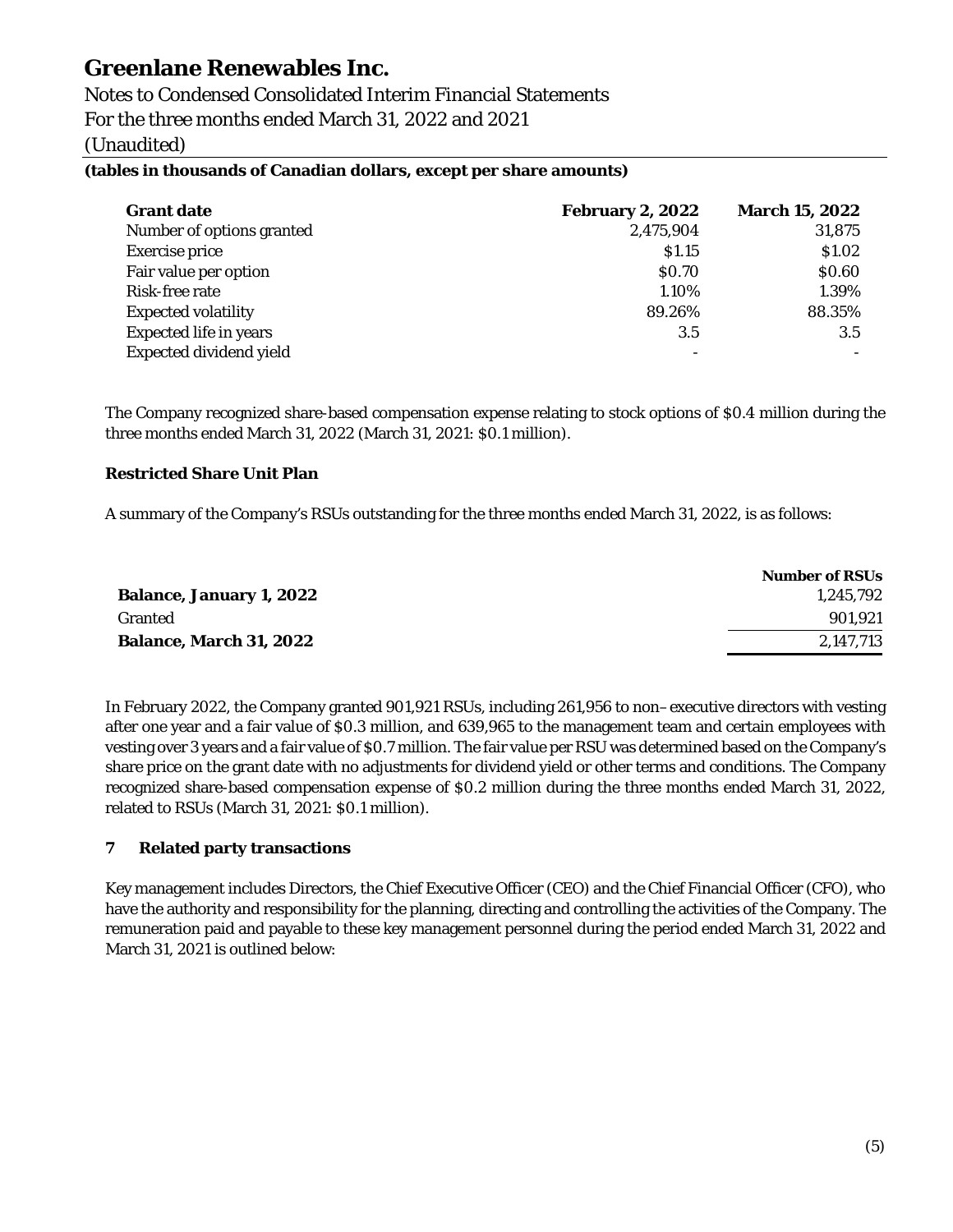Notes to Condensed Consolidated Interim Financial Statements

For the three months ended March 31, 2022 and 2021

(Unaudited)

### **(tables in thousands of Canadian dollars, except per share amounts)**

|                                                                      | Three months<br>ended March 31,<br>2022<br>S | Three months<br>ended March 31,<br>2021<br>-S |
|----------------------------------------------------------------------|----------------------------------------------|-----------------------------------------------|
| Non-executive Directors fees (excluding share-based<br>compensation) | 103                                          | 76                                            |
| Salaries and other short-term benefits                               | 595                                          | 359                                           |
| Share-based compensation                                             | 136                                          | 114                                           |
|                                                                      | 834                                          | 549                                           |

### **8 Segmented information**

The Company has one operating segment, which is further broken down into two revenue streams, system sales (including the sale of biogas desulfurization and air deodorization units, see note 4) and aftercare service.

|                     | Three months<br>ended March 31,<br>2022 | Three months<br>ended March 31,<br>2021 |
|---------------------|-----------------------------------------|-----------------------------------------|
|                     | s                                       | -S                                      |
| <b>System sales</b> | 15,070                                  | 11,568                                  |
| Aftercare sales     | 1,203                                   | 637                                     |
|                     | 16,273                                  | 12,205                                  |

The Company operates in North America and Europe and generates revenue from various regions internationally, as shown below.

|                             | <b>Three months</b><br>ended March 31,<br>2022 | <b>Three months</b><br>ended March 31,<br>2021 |
|-----------------------------|------------------------------------------------|------------------------------------------------|
|                             | \$                                             | S                                              |
| <b>System sales revenue</b> |                                                |                                                |
| <b>United States</b>        | 10,430                                         | 10,703                                         |
| <b>Europe</b>               | 1,226                                          |                                                |
| Other                       | 3,414                                          | 865                                            |
|                             | 15,070                                         | 11,568                                         |
| Aftercare services revenue  |                                                |                                                |
| <b>United States</b>        | 132                                            | 28                                             |
| <b>Europe</b>               | 971                                            | 459                                            |
| Other                       | 100                                            | 150                                            |
|                             | 1,203                                          | 637                                            |